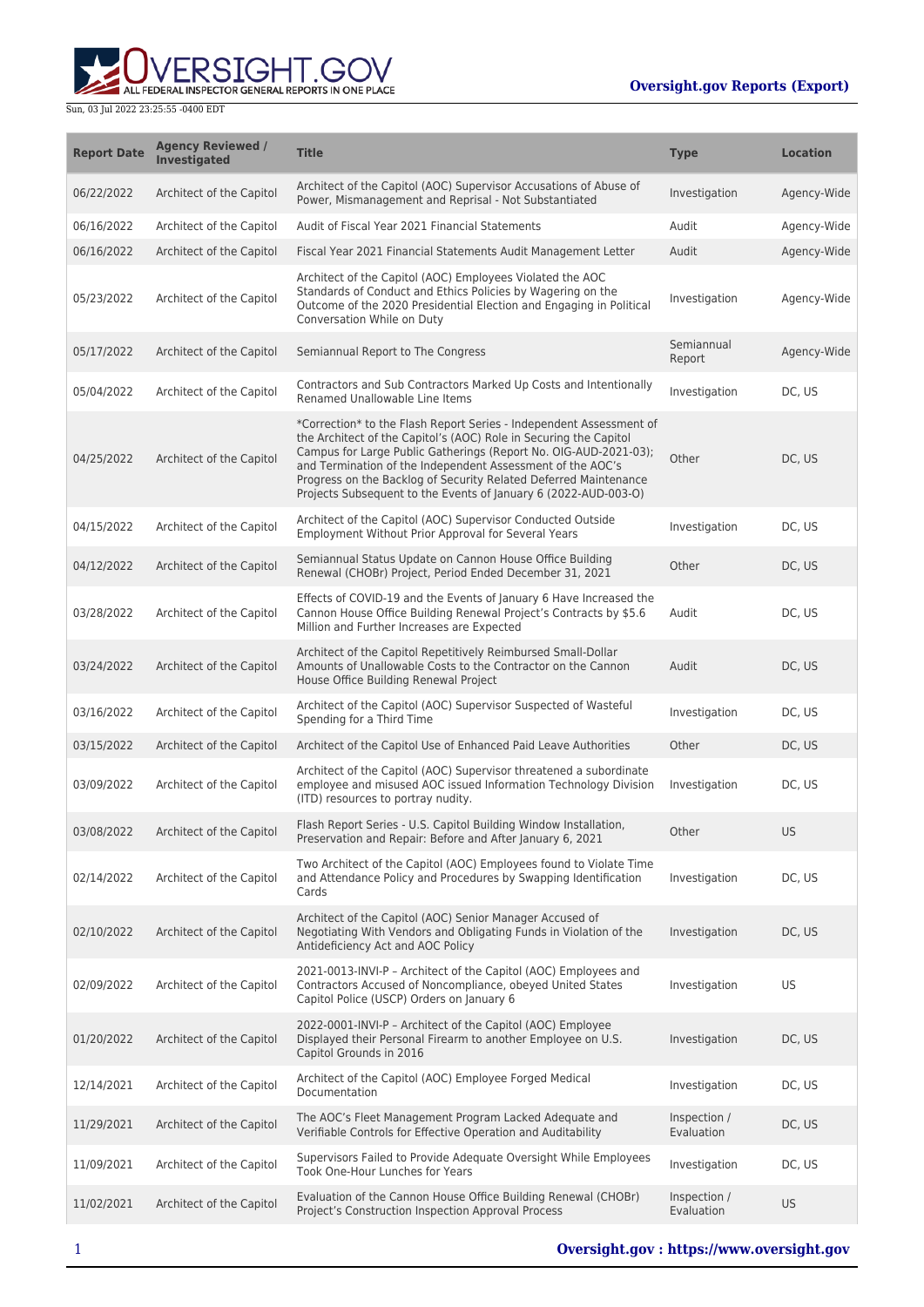

| <b>Report Date</b> | <b>Agency Reviewed /</b><br>Investigated | <b>Title</b>                                                                                                                                                                                                                                                                                                                                                                                                                                                                                                                       | <b>Type</b>                         | <b>Location</b> |
|--------------------|------------------------------------------|------------------------------------------------------------------------------------------------------------------------------------------------------------------------------------------------------------------------------------------------------------------------------------------------------------------------------------------------------------------------------------------------------------------------------------------------------------------------------------------------------------------------------------|-------------------------------------|-----------------|
| 10/25/2021         | Architect of the Capitol                 | Semiannual Report to the Congress April 1, 2021 - September 30,<br>2021                                                                                                                                                                                                                                                                                                                                                                                                                                                            | Semiannual<br>Report                | Agency-Wide     |
| 10/14/2021         | Architect of the Capitol                 | Architect of the Capitol (AOC) Employee Continued to Violate<br>Standards of Conduct, Information Technology Division (ITD)<br>Property and Rules of Behavior and Lied about Losing Four iPhones<br>After Returning from 15-day Suspension "                                                                                                                                                                                                                                                                                       | Investigation                       | Agency-Wide     |
| 10/07/2021         | Architect of the Capitol                 | Statement of Management Opportunities and Performance<br>Challenges                                                                                                                                                                                                                                                                                                                                                                                                                                                                | <b>Top Management</b><br>Challenges | Agency-Wide     |
| 09/29/2021         | Architect of the Capitol                 | Audit of the Architect of the Capitol's Unliquidated Obligations                                                                                                                                                                                                                                                                                                                                                                                                                                                                   | Audit                               | DC, US          |
| 09/23/2021         | Architect of the Capitol                 | 2021 Inspection & Evaluation Peer Review                                                                                                                                                                                                                                                                                                                                                                                                                                                                                           | Review                              | DC, US          |
| 09/14/2021         | Architect of the Capitol                 | Architect of the Capitol (AOC) Employee Heckled U.S. Capitol Police<br>(USCP) Officers while entering Controlled Access Points                                                                                                                                                                                                                                                                                                                                                                                                     | Investigation                       | DC, US          |
| 09/10/2021         | Architect of the Capitol                 | Suspected Violations of the Architect of the Capitol (AOC)<br>"Government Ethics," "Standards of Conduct," "Authority and<br>Responsibilities of the Office of Inspector General and Cooperation<br>of AOC Employees" Policies and "Title 18, United States Code §1001<br>- Statements or Entries Generally": Substantiated                                                                                                                                                                                                        | Investigation                       | DC, US          |
| 09/01/2021         | Architect of the Capitol                 | 2021 Audit Peer Review                                                                                                                                                                                                                                                                                                                                                                                                                                                                                                             | Review                              | Agency-Wide     |
| 08/30/2021         | Architect of the Capitol                 | Audit of the Cannon House Office Building Project's Subcontractor<br><b>Bids and Awards</b>                                                                                                                                                                                                                                                                                                                                                                                                                                        | Audit                               | DC, US          |
| 08/10/2021         | Architect of the Capitol                 | Suspected Violations of the Architect of the Capitol (AOC)<br>"Government Ethics," "Standards of Conduct," "Absence and<br>Leave" Policies and "Title 31, United States Code §3729 - False<br>Claims": Substantiated                                                                                                                                                                                                                                                                                                               | Investigation                       | DC, US          |
| 07/07/2021         | Architect of the Capitol                 | Suspected Violations of the Architect of the Capitol (AOC)<br>Administrative Leave Uses and Update to the Administration of<br>Leave During COVID-19: Not Substantiated; Suspected Violation of<br>the AOC Standards of Conduct Policy: Not Substantiated                                                                                                                                                                                                                                                                          | Investigation                       | DC, US          |
| 06/29/2021         | Architect of the Capitol                 | Suspected Violations of the Architect of the Capitol (AOC)<br>Government Ethics, Standards of Conduct, Authority and<br>Responsibilities of the Office of Inspector General and Cooperation<br>of Architect of the Capitol Employees Policies, Administrative Leave<br>Uses and Update on the Administration of Leave During COVID-19<br>and Title 18, United States Code §1343 - Fraud by wire, radio or<br>television devised or intending to devise any scheme or artifice to<br>defraud, or for obtaining money: Substantiated | Investigation                       | DC, US          |
| 06/08/2021         | Architect of the Capitol                 | Audit of the Cannon House Office Building Renewal Project's<br>Reimbursable Costs                                                                                                                                                                                                                                                                                                                                                                                                                                                  | Audit                               | DC, US          |
| 05/24/2021         | Architect of the Capitol                 | Theft of Architect of the Capitol (AOC) Property: Substantiated.                                                                                                                                                                                                                                                                                                                                                                                                                                                                   | Investigation                       | DC, US          |
| 05/05/2021         | Architect of the Capitol                 | Flash Report - Independent Assessment of the AOC's Role in<br>Securing the Capitol Campus for Large Public Gatherings                                                                                                                                                                                                                                                                                                                                                                                                              | Other                               | DC, US          |
| 04/29/2021         | Architect of the Capitol                 | Semiannual Report to The Congress                                                                                                                                                                                                                                                                                                                                                                                                                                                                                                  | Semiannual<br>Report                | Agency-Wide     |
| 04/27/2021         | Architect of the Capitol                 | Flash Series Report - AOC Emergency Preparedness                                                                                                                                                                                                                                                                                                                                                                                                                                                                                   | Other                               | DC, US          |
| 04/22/2021         | Architect of the Capitol                 | Suspected Violations of the Architect of the Capitol (AOC)<br>Government Ethics Policy: Substantiated; Violation of the AOC<br>Standards of Conduct Policy: Not Substantiated                                                                                                                                                                                                                                                                                                                                                      | Investigation                       | DC, US          |
| 04/14/2021         | Architect of the Capitol                 | Workplace Violence: Not Substantiated; Standards of Conduct: Not<br>Substantiated                                                                                                                                                                                                                                                                                                                                                                                                                                                  | Investigation                       | DC, US          |
| 03/29/2021         | Architect of the Capitol                 | Supervisory Employee 1: Suspected Violations of the Architect of<br>the Capitol (AOC) "Standards of Conduct" and "Information<br>Technology (IT) Resources and De Minimis Use" Policies and the<br>"Information Technology Division Rules of Behavior" Policies:<br>Substantiated. Supervisory Employee 2: Suspected Violations of the<br>AOC "Standards of Conduct" and "IT Resources and De Minimis<br>Use" Policies: Not Substantiated.                                                                                         | Investigation                       | DC, US          |
| 03/29/2021         | Architect of the Capitol                 | Strategic Plan for Fiscal Years 2021-2025                                                                                                                                                                                                                                                                                                                                                                                                                                                                                          | Other                               | DC, US          |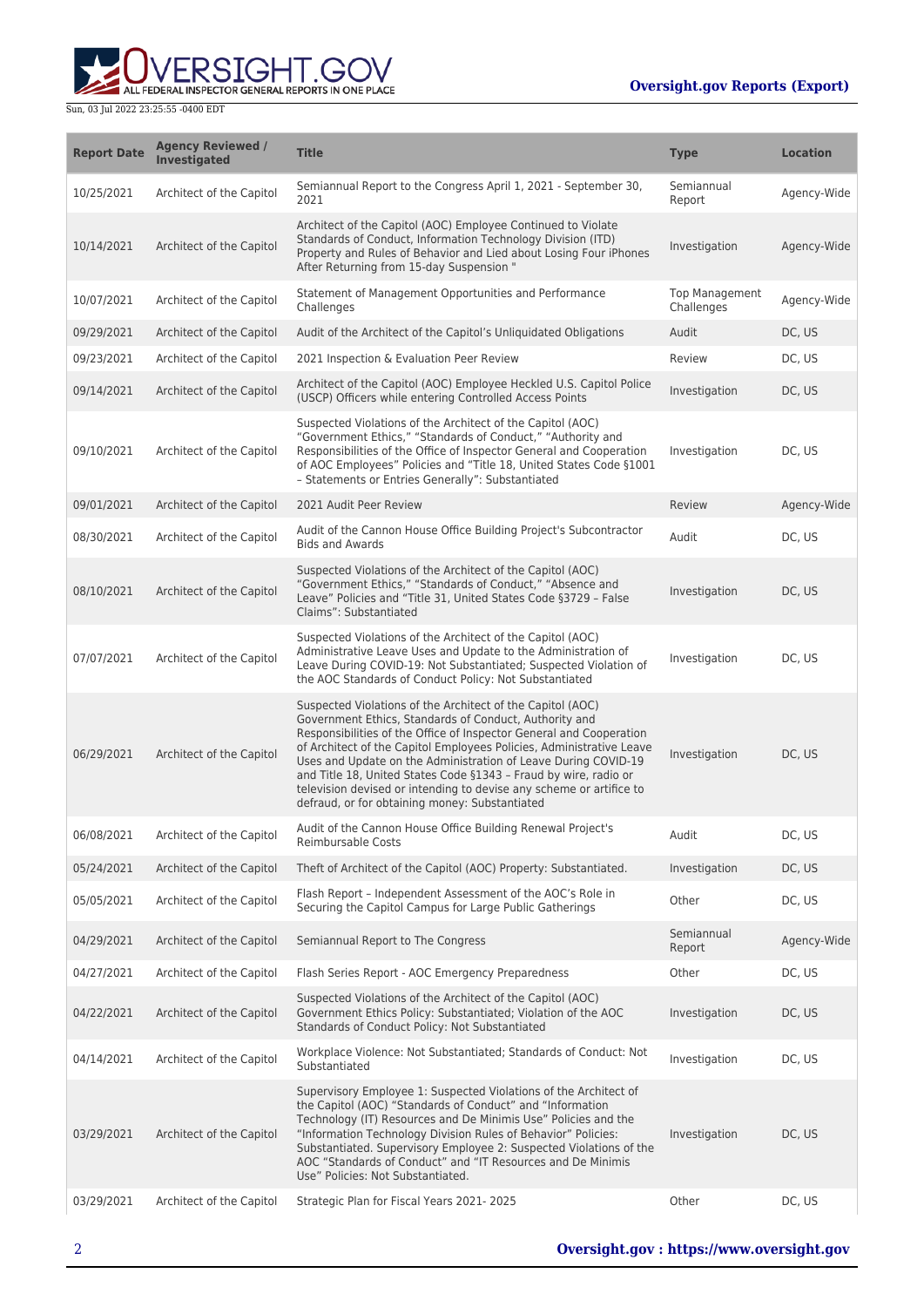

| <b>Report Date</b> | <b>Agency Reviewed /</b><br><b>Investigated</b> | <b>Title</b>                                                                                                                                                                                                                                                                                                                         | <b>Type</b>                  | <b>Location</b> |
|--------------------|-------------------------------------------------|--------------------------------------------------------------------------------------------------------------------------------------------------------------------------------------------------------------------------------------------------------------------------------------------------------------------------------------|------------------------------|-----------------|
| 03/01/2021         | Architect of the Capitol                        | Suspected Violations of the Architect of the Capitol (AOC)<br>"Standards of Conduct" and "Information Technology (IT) Resources<br>and De Minimis Use" Policies and the "Information Technology<br>Division Rules of Behavior": Substantiated                                                                                        | Investigation                | DC, US          |
| 02/12/2021         | Architect of the Capitol                        | Suspected Violations of the Architect of the Capitol (AOC)<br>"Government Ethics," "Standards for Conduct," "Authority and<br>Responsibilities of the Office of Inspector General and Cooperation<br>of AOC Employees" Policies and "Title 18, United States Code §1001<br>- Statements or Entries Generally": Substantiated         | Investigation                | DC, US          |
| 02/09/2021         | Architect of the Capitol                        | Missing Laptop Computers: Not Substantiated                                                                                                                                                                                                                                                                                          | Investigation                | DC, US          |
| 02/05/2021         | Architect of the Capitol                        | Evaluation of the Architect of the Capitol's (AOC's) Emergency<br>Preparedness Posture                                                                                                                                                                                                                                               | Inspection /<br>Evaluation   | DC, US          |
| 02/04/2021         | Architect of the Capitol                        | Suspected Violations of the Library of Congress (LOC) "Standards of<br>Conduct," "Conduct in Official Positions," "Outside Employment and<br>Activities," and "Financial Interests Participation in an Official<br>Capacity" Policies: Not Substantiated                                                                             | Investigation                | DC, US          |
| 02/04/2021         | Architect of the Capitol                        | Evaluation of the Architect of the Capitol's Tree Maintenance<br>Program                                                                                                                                                                                                                                                             | Inspection /<br>Evaluation   | US              |
| 01/29/2021         | Architect of the Capitol                        | Suspected Violations of Title 18 United States Code (U.S.C.) §1001<br>"Statements or entries generally," 18 U.S.C § 1343 "Fraud by wire,<br>radio or television," and 18 U.S.C. §1920 "False statement or fraud<br>to obtain Federal employees' compensation": Not Substantiated                                                     | Investigation                | DC, US          |
| 01/28/2021         | Architect of the Capitol                        | Suspected Violations of the Architect of the Capitol (AOC) "Time and<br>Attendance Policy and Procedures" Policy: Not Substantiated;<br>Violation of the AOC "Standards of Conduct" Policy: Not<br>Substantiated                                                                                                                     | Investigation                | US              |
| 01/25/2021         | Architect of the Capitol                        | Suspected Violations of the Architect of the Capitol (AOC)<br>"Government Ethics" Policy: Substantiated; Violation of the AOC<br>"Standards of Conduct" Policy: Not Substantiated                                                                                                                                                    | Investigation                | DC, US          |
| 12/14/2020         | Architect of the Capitol                        | Fiscal Year 2020 Financial Statements Audit Management Letter                                                                                                                                                                                                                                                                        | Audit                        | DC, US          |
| 12/02/2020         | Architect of the Capitol                        | Semiannual Report to The Congress                                                                                                                                                                                                                                                                                                    | Semiannual<br>Report         | Agency-Wide     |
| 11/23/2020         | Architect of the Capitol                        | Audit of Fiscal Year 2020 Financial Statements                                                                                                                                                                                                                                                                                       | Audit                        | Agency-Wide     |
| 11/16/2020         | Architect of the Capitol                        | AOC OIG Work Plan FY 2021-2023                                                                                                                                                                                                                                                                                                       | Other                        | Agency-Wide     |
| 11/04/2020         | Architect of the Capitol                        | Statement of Management Opportunities and Performance<br>Challenges                                                                                                                                                                                                                                                                  | Top Management<br>Challenges | DC, US          |
| 10/08/2020         | Architect of the Capitol                        | Suspected Violations of the Architect of the Capitol (AOC)<br>"Government Ethics," "Workplace Anti-Harassment," "Security of<br>Controlled Unclassified Information," "Privacy Policy" and "Sexual<br>Harassment in the Workplace" Policies: Not Substantiated; Violation<br>of the AOC "Standards of Conduct" Policy: Substantiated | Investigation                | DC, US          |
| 09/28/2020         | Architect of the Capitol                        | Audit of the Russell Senate Office Building Exterior Envelope Repair<br>and Restoration, Seq. II, (Phases 2 and 4) Project's Contract<br>Modifications                                                                                                                                                                               | Audit                        | DC, US          |
| 09/25/2020         | Architect of the Capitol                        | Audit of Senate Underground Garage Renovations and Landscape<br>Restoration (SUG) Project's Contract Modifications                                                                                                                                                                                                                   | Audit                        | DC, US          |
| 09/11/2020         | Architect of the Capitol                        | Suspected Violation of the Architect of the Capitol (AOC) "Standards<br>of Conduct" and AOC "Workplace Anti-Harassment" Policies: Not<br>Substantiated; Violation of Congressional Accountability Act:<br>Substantiated                                                                                                              | Investigation                | DC, US          |
| 09/02/2020         | Architect of the Capitol                        | Office of Inspector General (OIG) Management Advisory Report -<br>2020-0002-INVM-P (OIG Interactions with an AOC Agency Avenue of<br>Assistance)                                                                                                                                                                                     | Other                        | DC, US          |
| 08/25/2020         | Architect of the Capitol                        | Audit of the Cannon House Office Building Renewal (CHOBr)<br>Project's Contract Invoices                                                                                                                                                                                                                                             | Audit                        | DC, US          |
| 08/06/2020         | Architect of the Capitol                        | Suspected Misuse of Sick Leave: Not Substantiated                                                                                                                                                                                                                                                                                    | Investigation                | DC, US          |
| 08/05/2020         | Architect of the Capitol                        | Architect of the Capitol CARES Act Funding Status Report                                                                                                                                                                                                                                                                             | Other                        | DC, US          |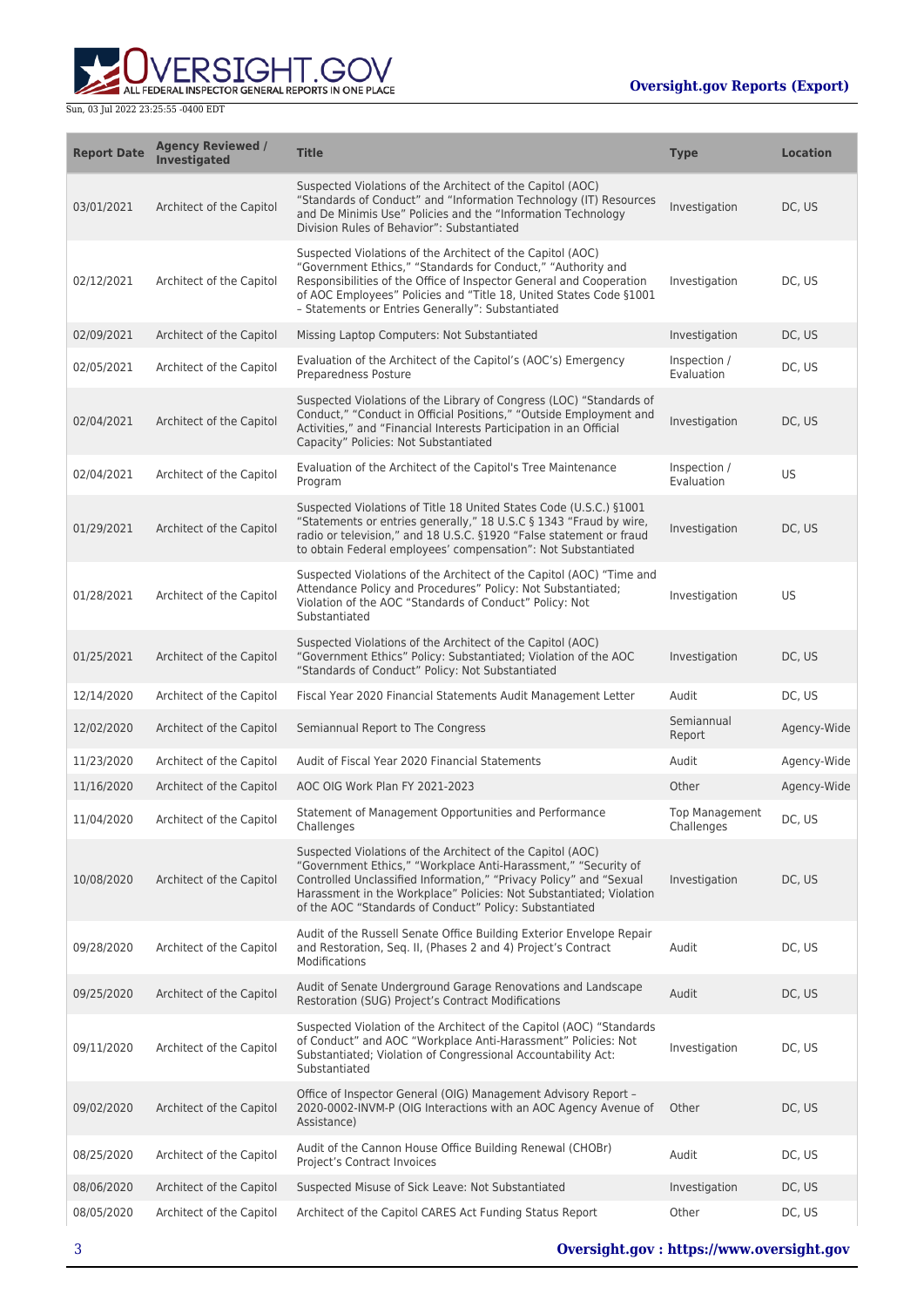## **Oversight.gov Reports (Export)**



| <b>Report Date</b> | <b>Agency Reviewed /</b><br>Investigated | <b>Title</b>                                                                                                                                                                                                                    | <b>Type</b>                         | <b>Location</b> |
|--------------------|------------------------------------------|---------------------------------------------------------------------------------------------------------------------------------------------------------------------------------------------------------------------------------|-------------------------------------|-----------------|
| 07/09/2020         | Architect of the Capitol                 | Suspected Questionable Hiring Practices and a Promotion Due to<br>Alleged Quid Pro Quo: Not Substantiated                                                                                                                       | Investigation                       | DC, US          |
| 06/05/2020         | Architect of the Capitol                 | Evaluation of the Architect of the Capitol's Compliance with Its<br><b>Discipline Policy</b>                                                                                                                                    | Inspection /<br>Evaluation          | DC, US          |
| 05/29/2020         | Architect of the Capitol                 | Audit of the Cannon House Office Building Renewal (CHOBr)<br><b>Project's Contract Modifications</b>                                                                                                                            | Audit                               | DC, US          |
| 05/29/2020         | Architect of the Capitol                 | Suspected False Statement or Fraud to Obtain Federal Employees'<br>[Workers'] Compensation: Not Substantiated - Suspected Violations<br>of the Architect of the Capitol (AOC) Standards of Conduct Policy:<br>Not Substantiated | Investigation                       | DC, US          |
| 05/29/2020         | Architect of the Capitol                 | Suspected False Statement or Fraud to Obtain Federal Employees'<br>[Workers'] Compensation: Not Substantiated - Suspected Violations<br>of the Architect of the Capitol (AOC) Standards of Conduct Policy:<br>Not Substantiated | Investigation                       | DC, US          |
| 05/12/2020         | Architect of the Capitol                 | Suspected Wasteful Spending: Substantiated - Suspected Violations<br>of the Architect of the Capitol (AOC) Government Purchase Card<br>Orders and Policies: Not Substantiated                                                   | Investigation                       | DC. US          |
| 04/30/2020         | Architect of the Capitol                 | Suspected Violations of the Architect of the Capitol (AOC)<br>"Preservation Policy and Standards": Not Substantiated                                                                                                            | Investigation                       | DC, US          |
| 04/29/2020         | Architect of the Capitol                 | Semiannual Report to The Congress                                                                                                                                                                                               | Semiannual<br>Report                | Agency-Wide     |
| 04/22/2020         | Architect of the Capitol                 | Suspected Violations of the Architect of the Capitol (AOC)<br>"Standards of Conduct," and "Drug and Alcohol" Policies:<br>Substantiated                                                                                         | Investigation                       | DC, US          |
| 04/14/2020         | Architect of the Capitol                 | Suspected Violation of the Architect of the Capitol (AOC)<br>"Government Ethics" Policy: Not Substantiated                                                                                                                      | Investigation                       | DC, US          |
| 03/24/2020         | Architect of the Capitol                 | Suspected Violations of the Architect of the Capitol (AOC)<br>"Standards for Conduct," "Leave," and "Family and Medical Leave<br>Act (FMLA)" Policies: Substantiated                                                            | Investigation                       | DC, US          |
| 03/23/2020         | Architect of the Capitol                 | Evaluation of the Architect of the Capitol's (AOC's) Capitol Power<br>Plant Cogeneration Facility Cybersecurity Posture                                                                                                         | Inspection /<br>Evaluation          | DC, US          |
| 03/18/2020         | Architect of the Capitol                 | Suspected Violations of the Architect of the Capitol (AOC)<br>"Government Ethics," "Standards for Conduct," and "Personal<br>Property" Policies: Substantiated                                                                  | Investigation                       | DC, US          |
| 01/31/2020         | Architect of the Capitol                 | Suspected Violations of Title 18 U.S. Code § 287 - False, Fictitious,<br>or Fraudulent Claims: Not Substantiated; and Title 18 U.S. Code §<br>1001 - False Statements, Concealment: Not Substantiated                           | Investigation                       | DC, US          |
| 12/17/2019         | Architect of the Capitol                 | Fiscal Year 2019 Financial Statements Audit Management Letter                                                                                                                                                                   | Audit                               | DC, US          |
| 12/11/2019         | Architect of the Capitol                 | Preferential Treatment, Non-Compliance with Time and Attendance<br>(T&A), and Standards of Conduct: (Not Substantiated)                                                                                                         | Investigation                       | DC, US          |
| 11/15/2019         | Architect of the Capitol                 | Audit of Fiscal Year 2019 Financial Statements                                                                                                                                                                                  | Audit                               | DC, US          |
| 10/30/2019         | Architect of the Capitol                 | Semiannual Report to The Congress                                                                                                                                                                                               | Semiannual<br>Report                | Agency-Wide     |
| 10/29/2019         | Architect of the Capitol                 | Misuse of Government Networks to View Sexually Explicit or<br>Obscene Material by an Architect of the Capitol Employee:<br>Substantiated                                                                                        | Investigation                       | Agency-Wide     |
| 10/02/2019         | Architect of the Capitol                 | Audit of the Architect of the Capitol Data Center (Redacted)                                                                                                                                                                    | Audit                               | Agency-Wide     |
| 09/30/2019         | Architect of the Capitol                 | AUDIT OF THE CAPITOL POWER PLANT COGENERATION FACILITY -<br><b>REDACTED</b>                                                                                                                                                     | Audit                               | Agency-Wide     |
| 09/19/2019         | Architect of the Capitol                 | Solicitation of a Gift by a Supervisor: (Substantiated)                                                                                                                                                                         | Investigation                       | Agency-Wide     |
| 09/19/2019         | Architect of the Capitol                 | Theft of Copper: Not Substantiated - Suspected Violations of the<br>Architect of the Capitol (AOC) Outside Employment Policy:<br>Substantiated                                                                                  | Investigation                       | Agency-Wide     |
| 09/11/2019         | Architect of the Capitol                 | Statement of Management Opportunities and Performance<br>Challenges                                                                                                                                                             | <b>Top Management</b><br>Challenges | Agency-Wide     |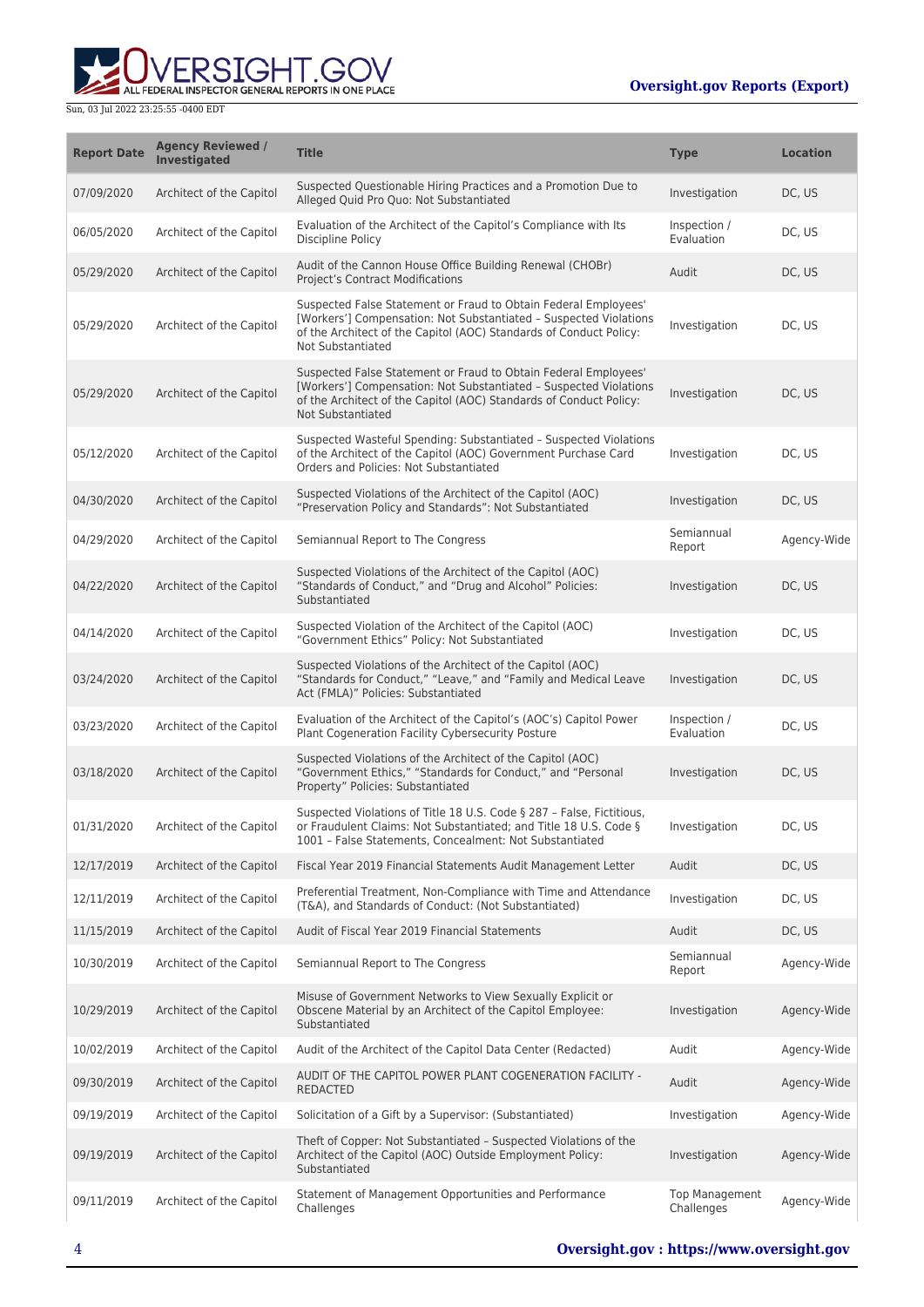

| <b>Report Date</b> | <b>Agency Reviewed /</b><br>Investigated | <b>Title</b>                                                                                                                                                                                                                                                                                                                                                                                                  | <b>Type</b>                | <b>Location</b> |
|--------------------|------------------------------------------|---------------------------------------------------------------------------------------------------------------------------------------------------------------------------------------------------------------------------------------------------------------------------------------------------------------------------------------------------------------------------------------------------------------|----------------------------|-----------------|
| 09/05/2019         | Architect of the Capitol                 | Violation of Government Ethics (Abuse of Authority and Preferential<br>Treatment) and Use of Selective Placement Factors Unique to One<br>Individual for Hiring and Promotion                                                                                                                                                                                                                                 | Investigation              | Agency-Wide     |
| 09/03/2019         | Architect of the Capitol                 | Loss of Architect of the Capitol Assigned Computer: (Substantiated)                                                                                                                                                                                                                                                                                                                                           | Investigation              | Agency-Wide     |
| 08/29/2019         | Architect of the Capitol                 | Misuse of Architect of the Capitol Resources to Support Outside<br>Employment: (Substantiated)                                                                                                                                                                                                                                                                                                                | Investigation              | Agency-Wide     |
| 08/23/2019         | Architect of the Capitol                 | Suspected Wasteful Spending: Substantiated - Suspected Violations<br>of the Architect of the Capitol (AOC) Government Purchase Card<br>Orders and Policies: Not Substantiated                                                                                                                                                                                                                                 | Investigation              | Agency-Wide     |
| 08/20/2019         | Architect of the Capitol                 | Evaluation of Architect of the Capitol's Inventory Accountability and<br>Controls                                                                                                                                                                                                                                                                                                                             | Inspection /<br>Evaluation | Agency-Wide     |
| 08/14/2019         | Architect of the Capitol                 | Evaluation of the Architect of the Capitol's Compliance with the<br>Government Purchase Card Program                                                                                                                                                                                                                                                                                                          | Inspection /<br>Evaluation | Agency-Wide     |
| 07/30/2019         | Architect of the Capitol                 | Audit of the Architect of the Capitol's Information Technology<br>Division Contracting Services Blanket Purchase Agreement<br>AOC16A3000                                                                                                                                                                                                                                                                      | Audit                      | Agency-Wide     |
| 07/18/2019         | Architect of the Capitol                 | Inappropriate Relationship between a Supervisor and Subordinate<br>(Employees 1, 2 & 3), Deliberate Concealment of Material Fact<br>(Employees 1 & 2), Failing to Cooperate With an Office of Inspector<br>General (OIG) Investigation (Employees 1 & 2), Harassment<br>(Employee 3) & Abuse of Time and Attendance (T&A) policy<br>(Employee 4): Substantiated                                               | Investigation              | Agency-Wide     |
| 07/09/2019         | Architect of the Capitol                 | Suspected Violation of the Architect of the Capitol (AOC) Contracting<br>Manual: Not Substantiated; Suspected Violation of Title 15, United<br>States Code (U.S.C.) § 657, Commerce and Trade - Limitations on<br>Subcontracting: Not Substantiated; and Suspected Violation of Title<br>5, U.S.C. § 5533, Government Organization and Employees - Dual<br>Pay from More Than One Position: Not Substantiated | Investigation              | Agency-Wide     |
| 07/08/2019         | Architect of the Capitol                 | Theft of Architect of the Capitol (AOC) Property: Substantiated                                                                                                                                                                                                                                                                                                                                               | Investigation              | Agency-Wide     |
| 06/27/2019         | Architect of the Capitol                 | Suspected False Statements: Not Substantiated - Suspected<br>Violations of the Architect of the Capitol (AOC) "Standards of<br>Conduct," and "Use and Creation of Social Media" Policies:<br>Substantiated                                                                                                                                                                                                    | Investigation              | Agency-Wide     |
| 06/21/2019         | Architect of the Capitol                 | Congressional Request for Office of Inspector General Review of the<br>Architect of the Capitol's Budget Request for James Madison<br>Memorial Building Emergency Generators                                                                                                                                                                                                                                  | Other                      | Agency-Wide     |
| 06/20/2019         | Architect of the Capitol                 | Suspected Federal Employee Compensation Act (FECA) Fraud by<br>Former Architect of the Capitol (AOC) Employee: Not Substantiated                                                                                                                                                                                                                                                                              | Investigation              | Agency-Wide     |
| 05/24/2019         | Architect of the Capitol                 | Suspected Family Medical Leave Act (FMLA) Fraud by Former<br>Architect of the Capitol (AOC) Employee: Not Substantiated                                                                                                                                                                                                                                                                                       | Investigation              | Agency-Wide     |
| 05/14/2019         | Architect of the Capitol                 | Suspected Federal Employee Compensation Act (FECA) Fraud by<br>Former Architect of the Capitol (AOC) Employee: Not Substantiated                                                                                                                                                                                                                                                                              | Investigation              | Agency-Wide     |
| 05/10/2019         | Architect of the Capitol                 | Suspected Federal Employee Compensation Act (FECA) Fraud by<br>Former Architect of the Capitol (AOC) Employee: Not Substantiated                                                                                                                                                                                                                                                                              | Investigation              | Agency-Wide     |
| 05/09/2019         | Architect of the Capitol                 | Suspected Federal Employee Compensation Act (FECA) Fraud by<br>Former Architect of the Capitol (AOC) Employee: Not Substantiated                                                                                                                                                                                                                                                                              | Investigation              | Agency-Wide     |
| 04/26/2019         | Architect of the Capitol                 | Semiannual Report to The Congress                                                                                                                                                                                                                                                                                                                                                                             | Semiannual<br>Report       | Agency-Wide     |
| 04/10/2019         | Architect of the Capitol                 | Evaluation of the AOC's Cybersecurity Program                                                                                                                                                                                                                                                                                                                                                                 | Inspection /<br>Evaluation | Agency-Wide     |
| 03/15/2019         | Architect of the Capitol                 | Congressional Request for Office of Inspector General Review of the<br>Architect of the Capitol's Response to Sexual Harassment                                                                                                                                                                                                                                                                               | Other                      | Agency-Wide     |
| 02/27/2019         | Architect of the Capitol                 | Suspected Time and Attendance (T&A) Fraud by an Architect of the<br>Capitol (AOC) Employee: Not Substantiated                                                                                                                                                                                                                                                                                                 | Investigation              | Agency-Wide     |
| 01/25/2019         | Architect of the Capitol                 | Theft of Architect of the Capitol (AOC) Property by an AOC<br>Employee: Substantiated                                                                                                                                                                                                                                                                                                                         | Investigation              | Agency-Wide     |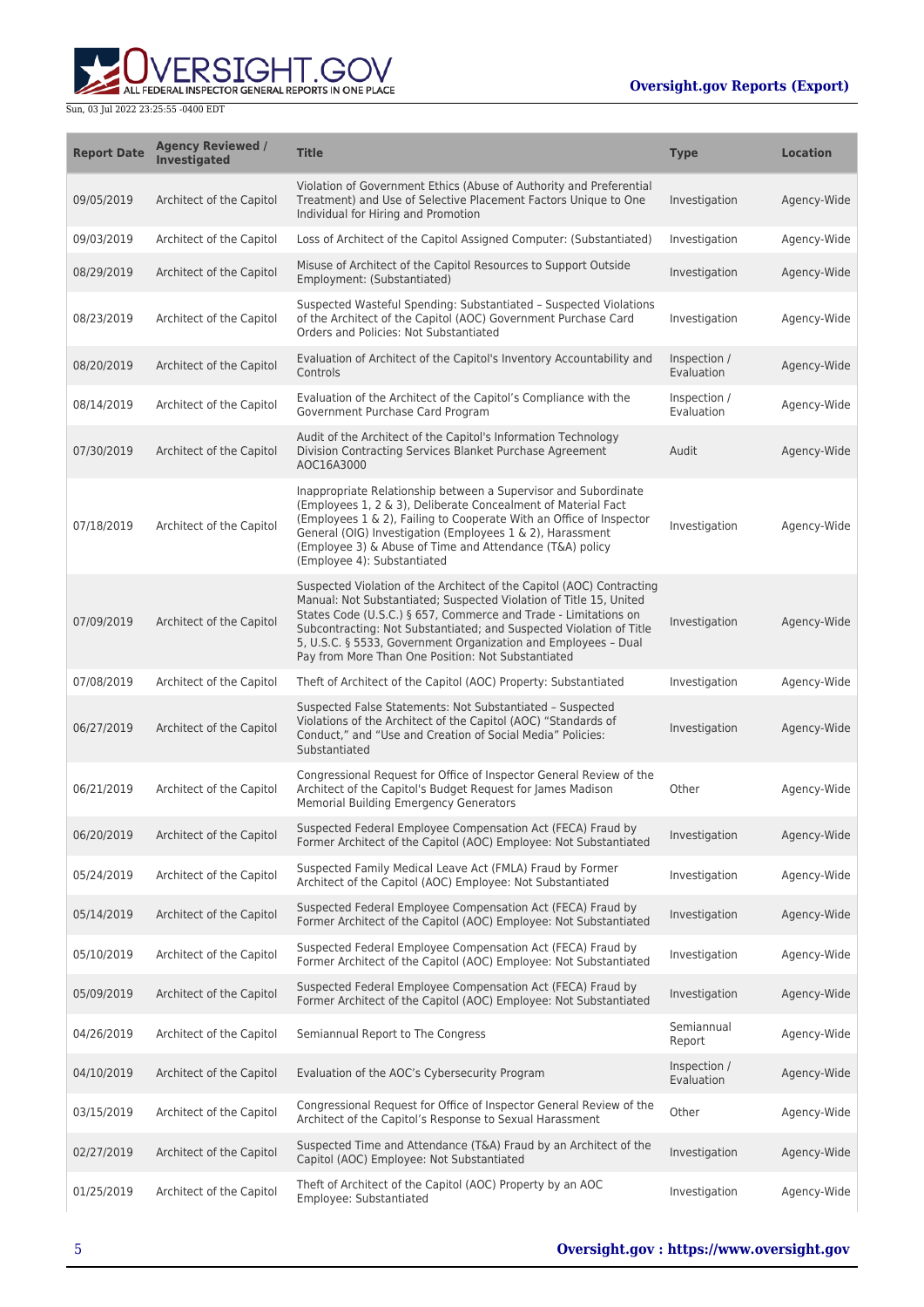## **Oversight.gov Reports (Export)**



| <b>Report Date</b> | <b>Agency Reviewed /</b><br>Investigated | <b>Title</b>                                                                                                                                                                                           | <b>Type</b>                         | <b>Location</b> |
|--------------------|------------------------------------------|--------------------------------------------------------------------------------------------------------------------------------------------------------------------------------------------------------|-------------------------------------|-----------------|
| 01/02/2019         | Architect of the Capitol                 | Theft of Architect of the Capitol (AOC) Property by an AOC<br>Employee: Substantiated                                                                                                                  | Investigation                       | Agency-Wide     |
| 12/04/2018         | Architect of the Capitol                 | Federal Employee Compensation Act (FECA) Fraud by Architect of<br>the Capitol (AOC) Employee: Substantiated                                                                                            | Investigation                       | Agency-Wide     |
| 11/15/2018         | Architect of the Capitol                 | Audit of FY18 Financial Statements Report                                                                                                                                                              | Audit                               | Agency-Wide     |
| 10/29/2018         | Architect of the Capitol                 | Semiannual Report To The Congress April 1, 2018 - September 30,<br>2018                                                                                                                                | Semiannual<br>Report                | Agency-Wide     |
| 09/26/2018         | Architect of the Capitol                 | Suspected Federal Employee Compensation Act (FECA) Fraud by<br>Former Architect of the Capitol (AOC) Employee: Not Substantiated                                                                       | Investigation                       | Agency-Wide     |
| 09/25/2018         | Architect of the Capitol                 | Statement of Management Opportunities and Performance<br>Challenges                                                                                                                                    | <b>Top Management</b><br>Challenges | Agency-Wide     |
| 09/21/2018         | Architect of the Capitol                 | 2018 Audit Peer Review                                                                                                                                                                                 | Review                              | Agency-Wide     |
| 09/17/2018         | Architect of the Capitol                 | Government Ethics; Standards of Conduct; Policy Memorandum<br>Regarding Relationships between Supervisors and Subordinates;<br>Drug and Alcohol Policy and Violence in the Workplace:<br>Substantiated | Investigation                       | Agency-Wide     |
| 09/10/2018         | Architect of the Capitol                 | 2018-0019-INVI-P - Suspected Federal Employee Compensation Act<br>(FECA) Fraud by Former Architect of the Capitol Employee: Not<br>Substantiated                                                       | Investigation                       | Agency-Wide     |
| 09/06/2018         | Architect of the Capitol                 | Government Ethics; Standards of Conduct; Abuse of Authority and<br>Unauthorized Commitment: Not Substantiated                                                                                          | Investigation                       | Agency-Wide     |
| 09/06/2018         | Architect of the Capitol                 | 2018-0017-INVI-P - Suspected Federal Employee Compensation Act<br>(FECA) Fraud by Former Architect of the Capitol Employee: Not<br>Substantiated                                                       | Investigation                       | Agency-Wide     |
| 08/29/2018         | Architect of the Capitol                 | 2018-0015-INVI-P Suspected Federal Employee Compensation Act<br>(FECA) Fraud by Former Architect of the Capitol Employee: Not<br>Substantiated                                                         | Investigation                       | Agency-Wide     |
| 08/08/2018         | Architect of the Capitol                 | Architect of the Capitol (AOC) Employee Responsibilities;<br>Government Ethics; and Standards of Conduct: Substantiated                                                                                | Investigation                       | Agency-Wide     |
| 07/23/2018         | Architect of the Capitol                 | Government Ethics; Standards of Conduct; and Personal Property<br>Manual: Substantiated                                                                                                                | Investigation                       | Agency-Wide     |
| 07/09/2018         | Architect of the Capitol                 | Russell Senate Office Building Food Service Contract Audit                                                                                                                                             | Audit                               | Agency-Wide     |
| 06/27/2018         | Architect of the Capitol                 | 2018 Inspection & Evaluation Peer Review                                                                                                                                                               | Review                              | Agency-Wide     |
| 06/25/2018         | Architect of the Capitol                 | Follow-up Evaluation of the AOC Compliance with Federal Workers<br>Compensation Act Program, Evaluation Report                                                                                         | Inspection /<br>Evaluation          | Agency-Wide     |
| 05/03/2018         | Architect of the Capitol                 | Architect of the Capitol (AOC) Information Technology Resources<br>and De Minimis Use; Standards of Conduct: Substantiated                                                                             | Investigation                       | Agency-Wide     |
| 04/30/2018         | Architect of the Capitol                 | Semiannual Report to the Congress                                                                                                                                                                      | Semiannual<br>Report                | Agency-Wide     |
| 03/30/2018         | Architect of the Capitol                 | Government Ethics: Not Substantiated                                                                                                                                                                   | Investigation                       | Agency-Wide     |
| 03/30/2018         | Architect of the Capitol                 | Audit of Capitol Building House Cleaning and Policing                                                                                                                                                  | Audit                               | DC, US          |
| 02/14/2018         | Architect of the Capitol                 | Time & Attendance Fraud; Government Ethics; Telework Program;<br>Standards of Conduct: Substantiated                                                                                                   | Investigation                       | Agency-Wide     |
| 11/21/2017         | Architect of the Capitol                 | Semiannual Report to The Congress                                                                                                                                                                      | Semiannual<br>Report                | Agency-Wide     |
| 11/17/2017         | Architect of the Capitol                 | Audit of FY17 Financial Statements Report                                                                                                                                                              | Audit                               | DC, US          |
| 11/15/2017         | Architect of the Capitol                 | I-2018-01 Program Fraud of Civil Remedies Act of 1986; Absence<br>Without Leave; Architect of the Capitol (AOC) Employee<br>Responsibilities: Substantiated                                            | Investigation                       | Agency-Wide     |
| 10/31/2017         | Architect of the Capitol                 | 17-0008-I - Violations of Standards of Conduct; Committing Theft of<br>Government Property: Substantiated                                                                                              | Investigation                       | DC, US          |
| 10/12/2017         | Architect of the Capitol                 | 2017 Investigative Peer Review                                                                                                                                                                         | Review                              | DC, US          |